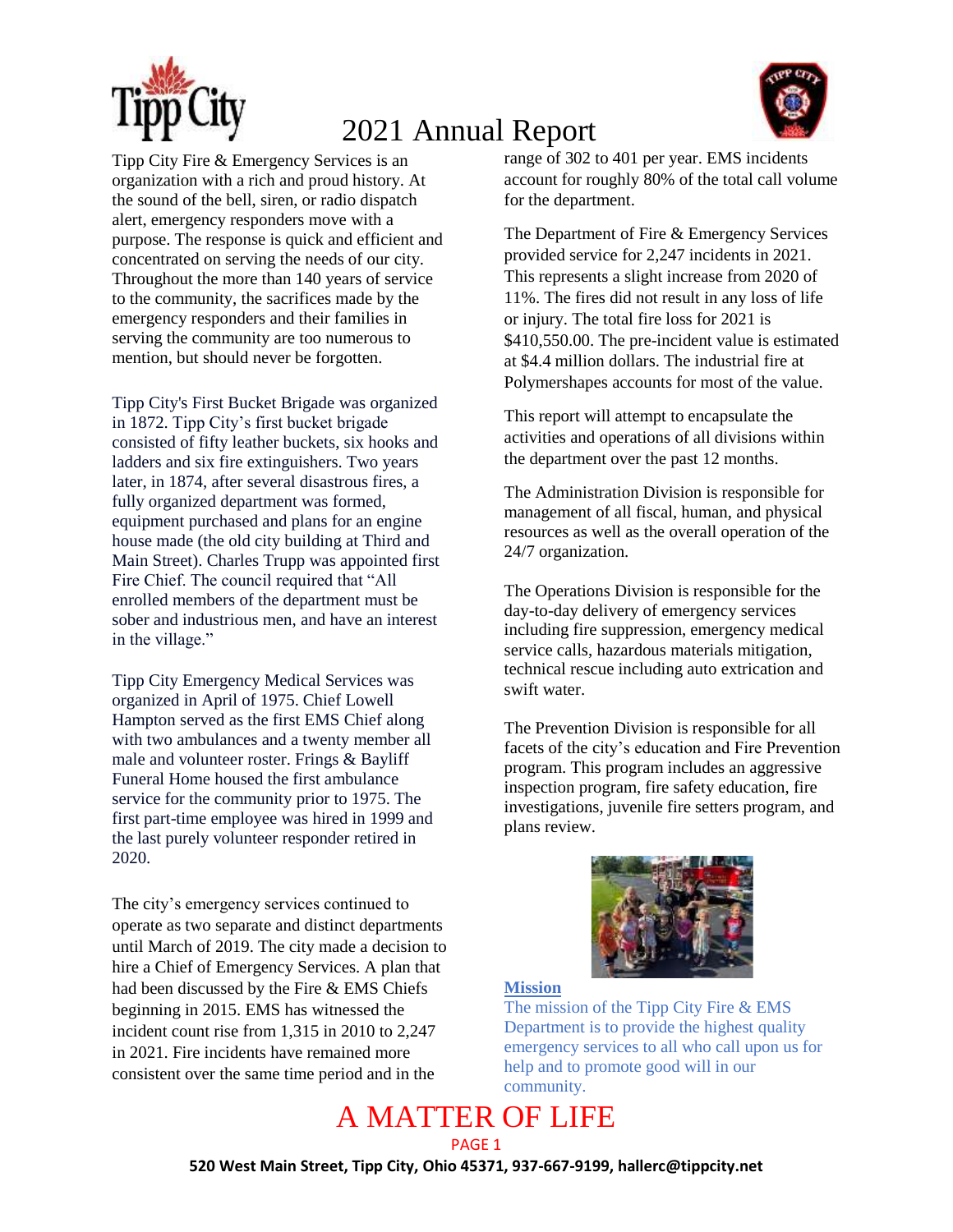





Completion of the first full calendar year of utilizing dual-certified personnel. Emma Pascale and Michael Wesner earned Paramedic certifications. Multiple personnel became inspectors. Local elected officials created a staffing plan for 2023-2026. Waffles were fried once again. TCFES hired our first Assistant Chief of Emergency Services, Chip Rielage.

In May 2021, Allison Hempy was recognized as the TCFES provider of the year. Congratulations on earning this peer-nominated award.

 $\overline{a}$ 



**Personnel** as of 12-31-2021

TCFES is a combination department utilizing full-time, part-time and volunteer personnel. TCFES expects to remain a combination department into the future. Dr. Brandon Amburgey is our Medical Director.

**Single Certifications:** EMT, Paramedic or Firefighter

Margaret Armitage-Paramedic, Heather Barth-Basic, Meagan Blakely-Basic, Melissa Oostveen-Advanced, Caleb Stagner-Basic & Justin Parrett-Basic

JP Dehus-FF, Nick Hoover-FF1, Brandyn Mason FF-1, Joe Tesch, Daniel Quinn-FF1, Josh Ringo-FF1 & Zach Watkins-FF1

**Dual Certifications:** both an EMT and a Firefighter

Blake Ballard-FF/B, Chris Brock-FF/P, Christian Brumbaugh-FF/B, Brodey Carman FF/B, Kaleb Filadelfo FF/B, Allison Hempy-FF/B, Katie Heuing FF/B, Brooke Hilling-FF/B, Ryan Hope-FF/P, Carter Jenkins FF/P, Shane Keechle-FF/B, Josh Lang FF/B, Kris Long-FF/P, Tyler Mauk FF/B, Emma Pascale-FF/P, Keagen Putnam-FF/B, Clayton Robbins-FF/B, Gabe Rowley FF/B, Kenneth Rust-FF/A, Clayton Snider-FF/B, Sarah Trubee-FF/B, Laura Walker-FF/P, Michael Wesner-FF/P, Austin White-FF/B, & Nick Woolever-FF/P

#### **Officers:**

Mike Bowman-FF/P, Megan Holfinger-FF/P, Mike Honeyman-P, Heidi Jones-P, John McDonagh FF/P & Doug Trent-FF/P

**Administration:** Chip Rielage, Assistant Chief & Cameron Haller, Chief

TCFES hired 14 people in 2021 and 12 people resigned

# A MATTER OF LIFE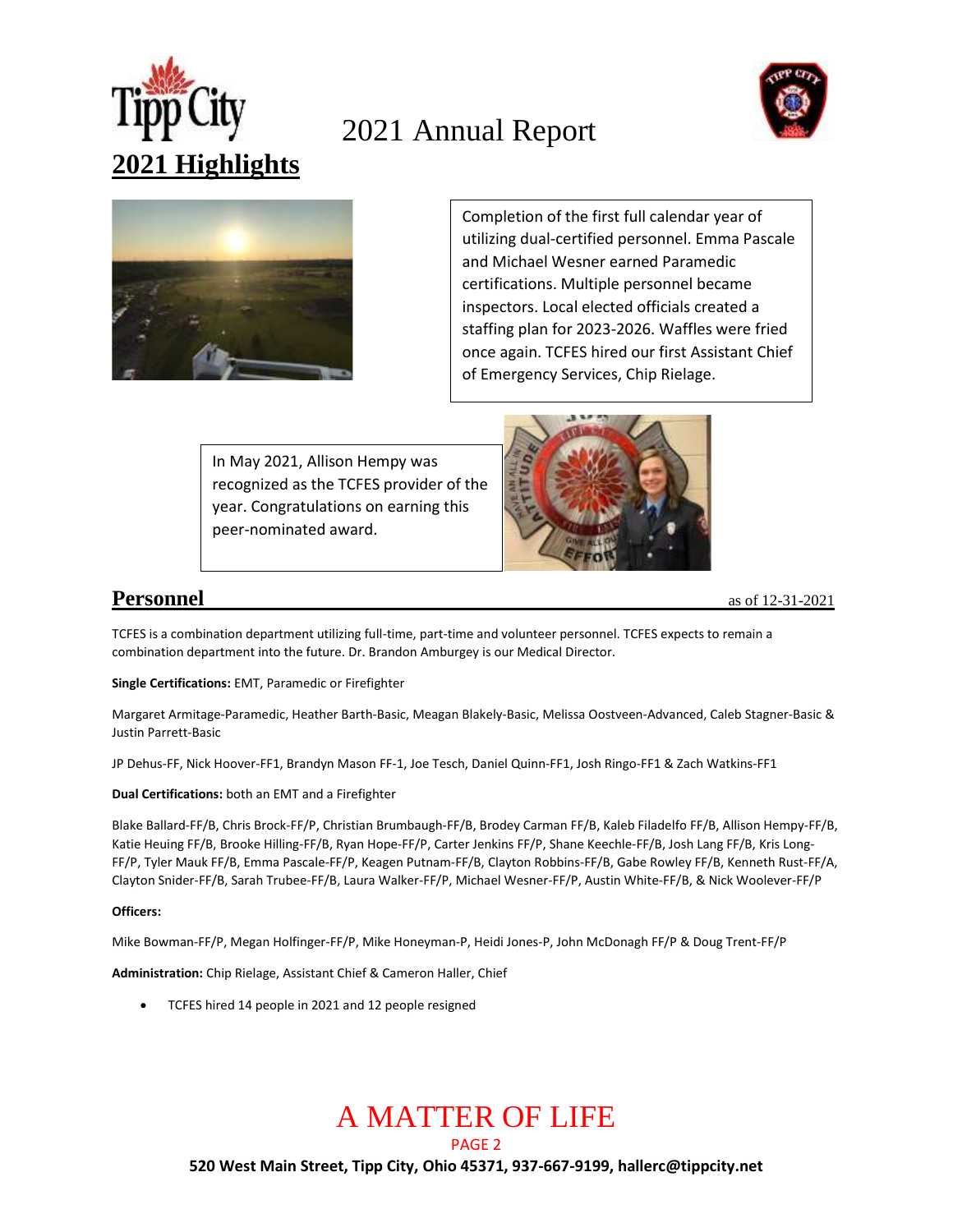



The Operations Division is responsible for the day-to-day delivery of emergency services including fire suppression, emergency medical service calls, hazardous materials mitigation, and technical rescue including auto extrication, confined space, and swift water. TCFES is staffed by part-time, paid on call and volunteer personnel. The Operations Division also maintains the department fleet and is involved in outreach events throughout the community. The operations division has volunteer shifts that are self-assigned to respond to fire emergencies from home. The volunteers are critical to obtain adequate staffing levels on incidents.

# **Total Calls for Service \_\_\_\_\_\_\_\_\_\_\_\_\_\_\_\_\_\_\_\_\_\_\_\_\_\_\_**

The department responded to 2,247 calls in 2021, that is an 11% increase from the 2020 total of 2,017. Calls for service include emergency medical service calls (ambulance), fire calls, rescue calls, and other miscellaneous calls. 2019 is our record call volume year at 2,487.

\*21.36% of our calls overlap on another.





**Vision** The renowned leader in emergency services.

**Philosophy** Tipp City Fire & EMS exists to serve our neighbors. We serve our neighbors utilizing shared values and goals. We will be nice, stay safe, and solve problems.

**Mission**

The mission of the Tipp City Fire & EMS Department is to provide the highest quality emergency services to all who call upon us for help and to promote good will in our community.



#### A MATTER OF LIFE PAGE 3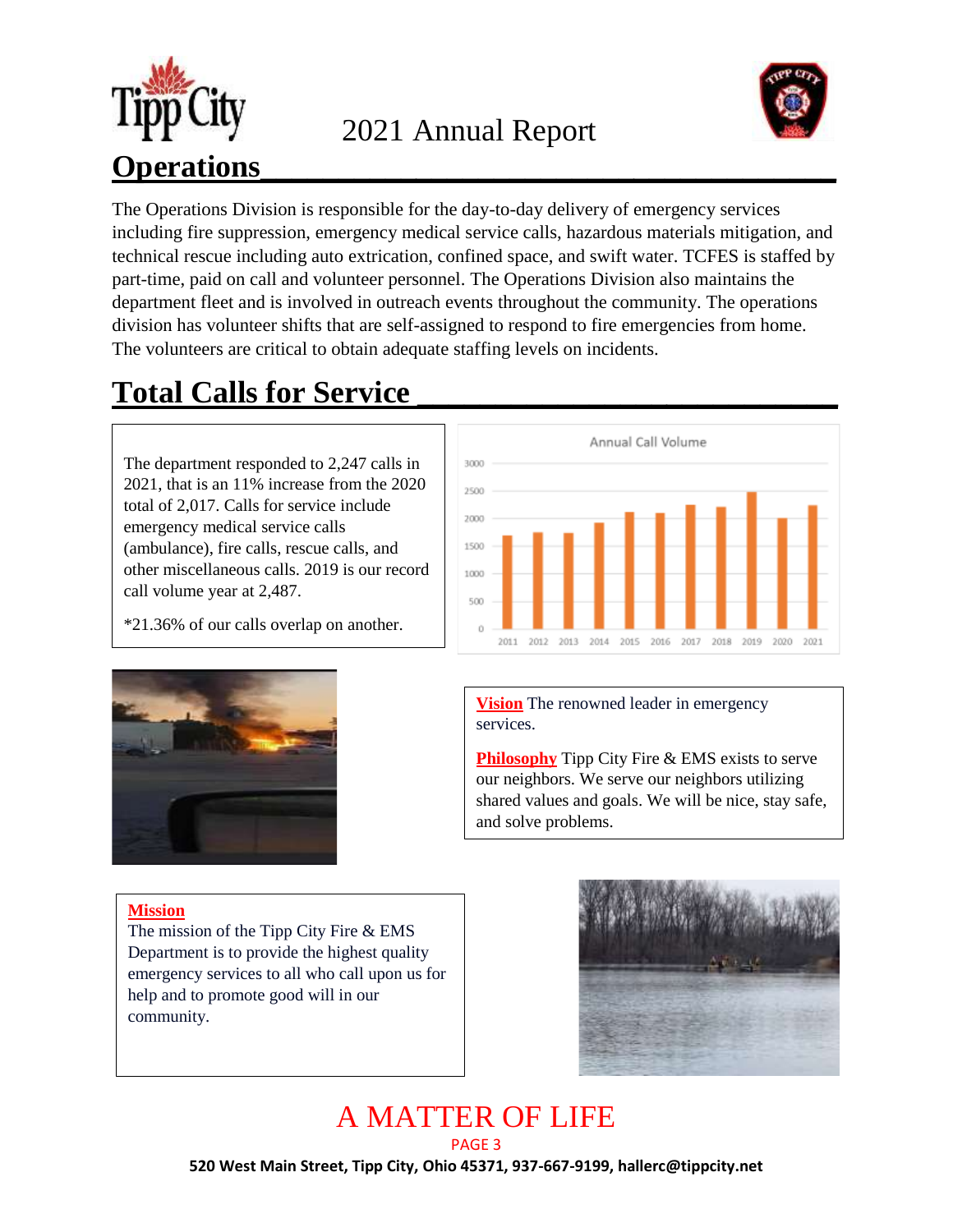

2021 Annual Report



### **EMS** Calls for Service



The department offers basic and advanced life support (depending on staffing) and transport services in our emergency medical service system. In 2021, the department responded to 1,927 calls, which is  $\sim$ 14% increase from the previous year. In 2021, EMS calls accounted for 85% of the department's total emergency responses. Of the 2,247 calls, 1,568 were in the city, 579 were in Monroe Township, and 101 mutual aid calls.

#### **Fire Calls for Service**

The number of fire calls decreased by  $\sim$  1% during 2021. There were 320 fire calls compared to 324 the previous year. TCFES breakdown of incidents: 65 calls for fire, 3 Overpressure rupture, 39 calls for hazardous conditions, 34 service calls, 95 good intent calls, 82 false alarms, and 2 special incidents types.



#### **Fire Loss\_\_\_\_\_\_\_\_\_\_\_\_\_\_\_\_\_\_\_\_\_\_\_\_\_\_\_\_\_\_\_\_\_\_\_\_\_\_**

The total fire loss for 202 was \$410,550, which is down  $\sim 60\%$  from last year's total of \$1,000,550. Three "significant loss" fires occurred during the year: Hinder's, Polymershapes, and Tipp City Nazarene Church. The Polymershapes loss accounts for 55.65% of the total fire loss in 2021. The three building fires accounted for 99% of our total loss.

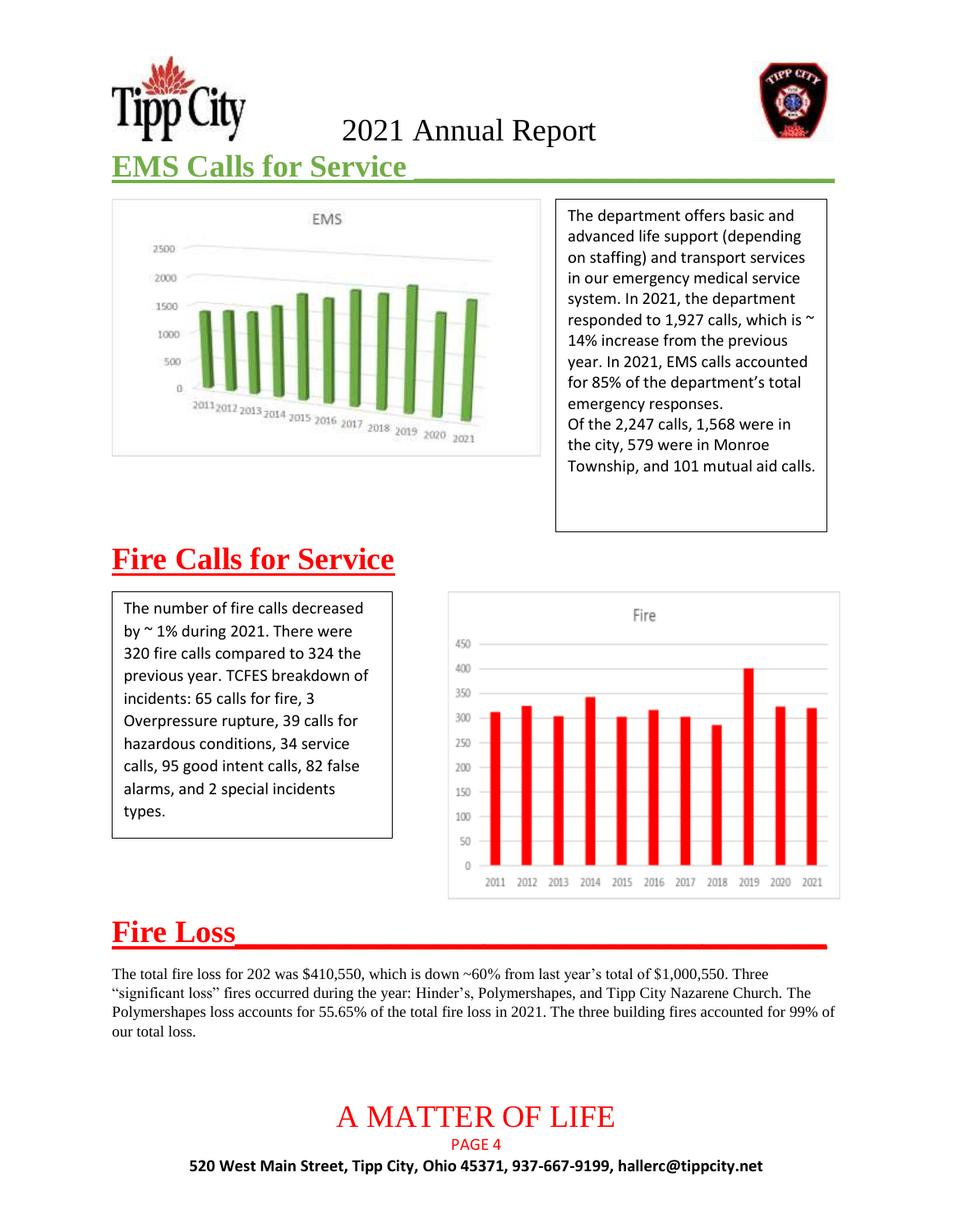



#### **Apparatus & Responses\_\_\_\_\_\_\_\_\_\_\_\_\_\_\_\_\_\_\_\_\_\_\_\_\_\_**

The department maintains the following fleet of apparatus and equipment (see below): in addition to the listed apparatus TCFES has 2 UTV Gators; 4 staff cars (Chief, Assistant Chief, First Responder, and Station Vehicle); 2 boats and motors with trailers and a Mobile Fire Safety Education Center.

TCFES maintains two parade pieces a 1935 Mack fire pumper and a 1963 ambulance (station wagon).

|           | 2019 (fire last 7) | 2020 | 2021 |
|-----------|--------------------|------|------|
|           | months)            |      |      |
| Engine 31 | 68                 | 122  | 126  |
| Engine 32 | 47                 | 68   | 82   |
| Ladder 31 |                    | 17   | 20   |
| Rescue 31 | 10                 | 27   | 84   |
| Tanker 32 |                    | 11   |      |
| Tanker 31 | 12                 | 19   | 16   |
| Grass 31  | 10                 | 16   | 11   |
| Medic 31  | 1670               | 1409 | 1619 |
| Medic 32  | 300                | 196  | 303  |
| Medic 33  | 25                 | 16   | 26   |

The boats deployed multiple days in 2021 and the gators were used on 13 incidents. The ambulances (medics) are rotated on a regular schedule to distribute the workload.

**Values**: to work and live by

- o Love The openness to be vulnerable in the ability to assist others with compassion in their greatest hour of need.
- o Duty The honor of understanding the commitment we have made to our fellow brothers and sisters.
- o Integrity The internal fortitude to constantly without fail place the "right thing to do in perspective." We will be honest, forthright, and loyal in our daily communications and activities.
- o Excellence Continuous improvement in service delivery and self.
- o Professionalism The ability to perform at our peak performance utilizing our honed knowledge, skill, and abilities.
- o Respect We will embrace diversity and recognize individual worth.
- o Trust Reliance on integrity, strength, and ability of our members.

**Goals**: general goals on a daily basis

- o Maintain a constant state of readiness
- o Embrace the concept of life-long learning
- o Do our job and do it with excellence
- o Treat people right
- o Have an all-in attitude
- o Give all-out effort
- o Move with a purpose

# A MATTER OF LIFE

PAGE 5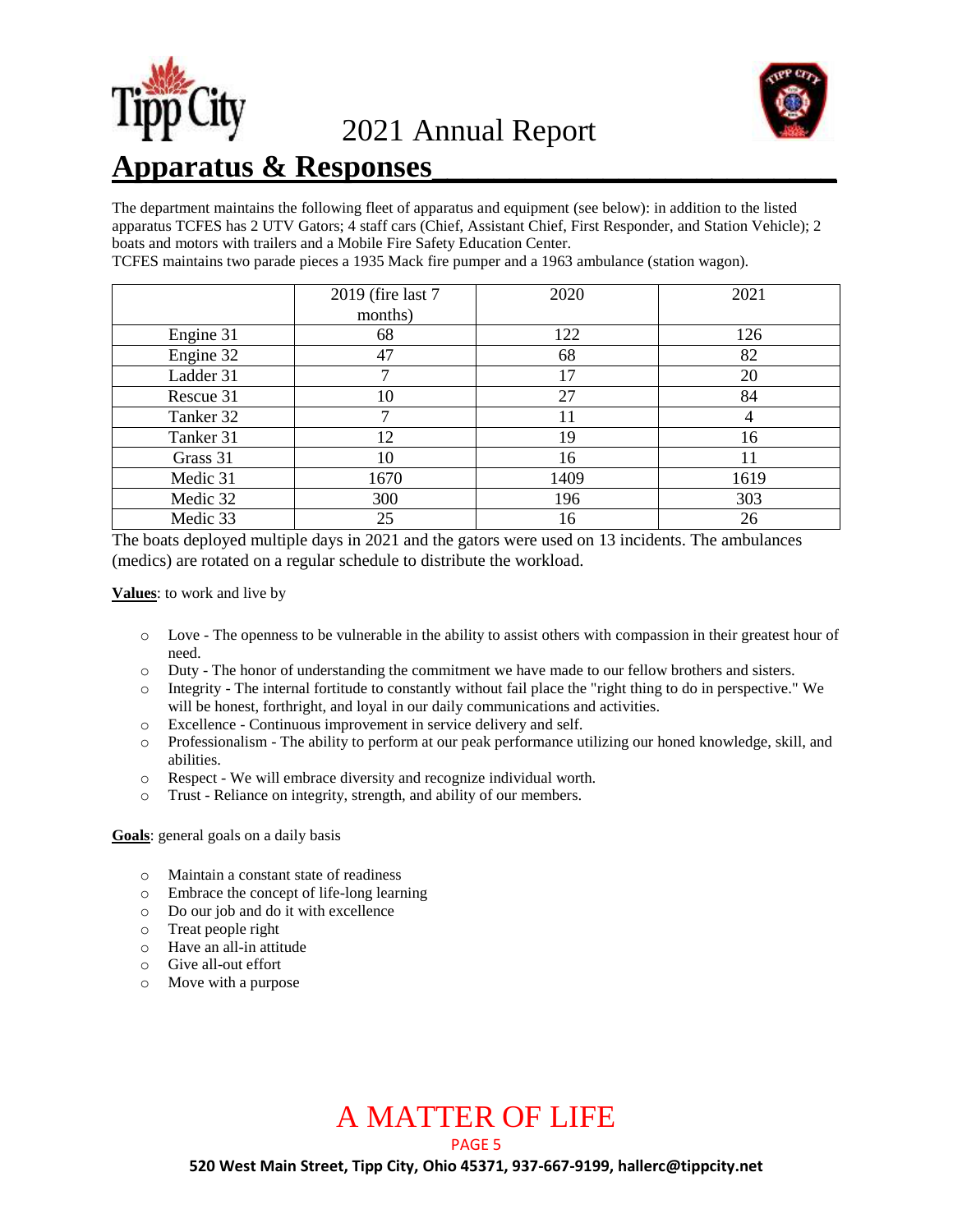

The CRR was very busy in 2021 with inspections. Education and prevention programs continued to be subdued in light of the pandemic. One of the major initiatives of the Fire Prevention Division is an aggressive inspection program. The program consists of inspections of mercantile, manufacturing, public assembly, and other occupancies within the city and township. The on-site inspection is designed to make our local businesses aware of unsafe practices in the workplace that can lead to a fire or other type of incident that may cause injury/death to our citizens and their employees, damage to the property or lost income/production. The Division conducted 278 inspections in 2021. On-site inspections continued this summer thanks to part-time personnel that stepped up to assist in a time of need.

The Division had a rebound year regarding fire safety education. One of the primary goals in fire safety education is to provide a comprehensive program for people of all ages, with a special emphasis on young children. In 2021, 2000 + adult & children were educated in fire safety. The Fire Safety Trailer was not utilized as part of the program to teach children how to react in case of a fire using real life "hands on" training and simulation applications.

|      | <b>Inspections</b> | Investigations | Outreach |
|------|--------------------|----------------|----------|
| 2021 |                    |                |          |
| 2020 |                    |                |          |
| 2019 |                    |                |          |





Cause under investigation and the cause of the cause of the state of the state of the state of the state of the state of the state of the state of the state of the state of the state of the state of the state of the state Unintentional 25 43.1%

> A MATTER OF LIFE PAGE 6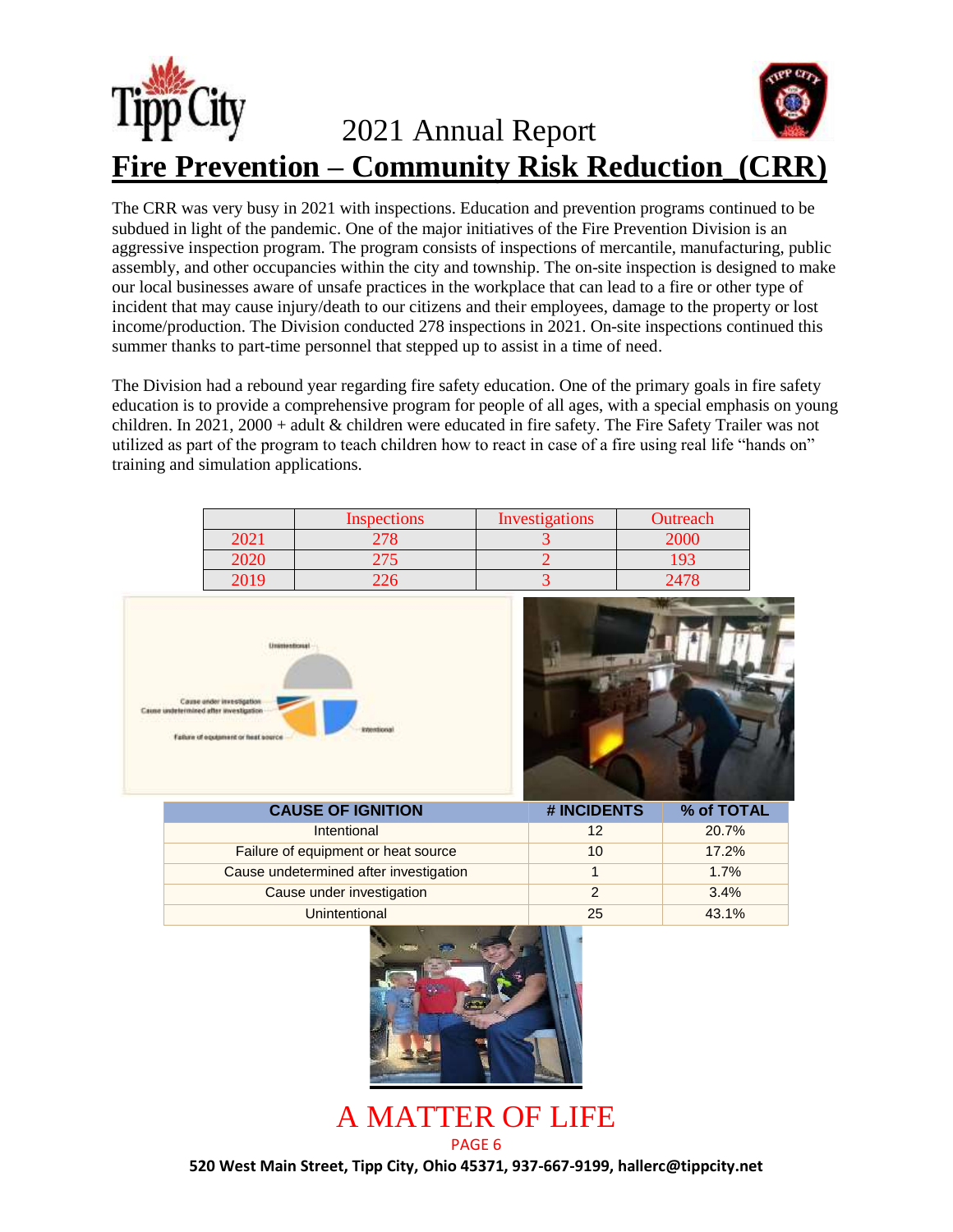



TCFES personnel would like to point out that a key element to fire safety is to sleep with your bedroom door in the CLOSED and latched position. Smoke from an unfriendly fire is the byproduct of fire that is the most deadly. A CLOSED door will stop or slow the movement of smoke in your home. The closed door provides time for an individual to become alert in clean air and make decisions accordingly. For more information on the importance to "**CLOSE BEFORE YOU DOZE**", please visit<https://closeyourdoor.org/>



As a reminder to area citizens, the American Red Cross has a smoke detector installation program. For more information, please call the American Red Cross at 937-332-1414.

#### Fire Injuries or Deaths

In 2021, there were zero civilian injuries or death. We experienced zero firefighter injuries during the year.

### **Facilities\_\_\_\_\_\_\_\_\_\_\_\_\_\_\_\_\_\_\_\_\_\_\_\_\_\_\_\_\_\_\_\_\_\_\_\_\_\_\_**

The Department serves the community from two sites. Station #31 is located at 520 West Main Street and houses all administrative offices. The other site is Central Station, located at 3 East Main Street which was opened in 1956. Central Station houses our parade pieces, physical fitness equipment and boats. The Central Station is not staffed.

The City has previously studied a Comprehensive Plan. That plan included a second station study to consider in the future in order to better serve our community with improved response times throughout the City.

# A MATTER OF LIFE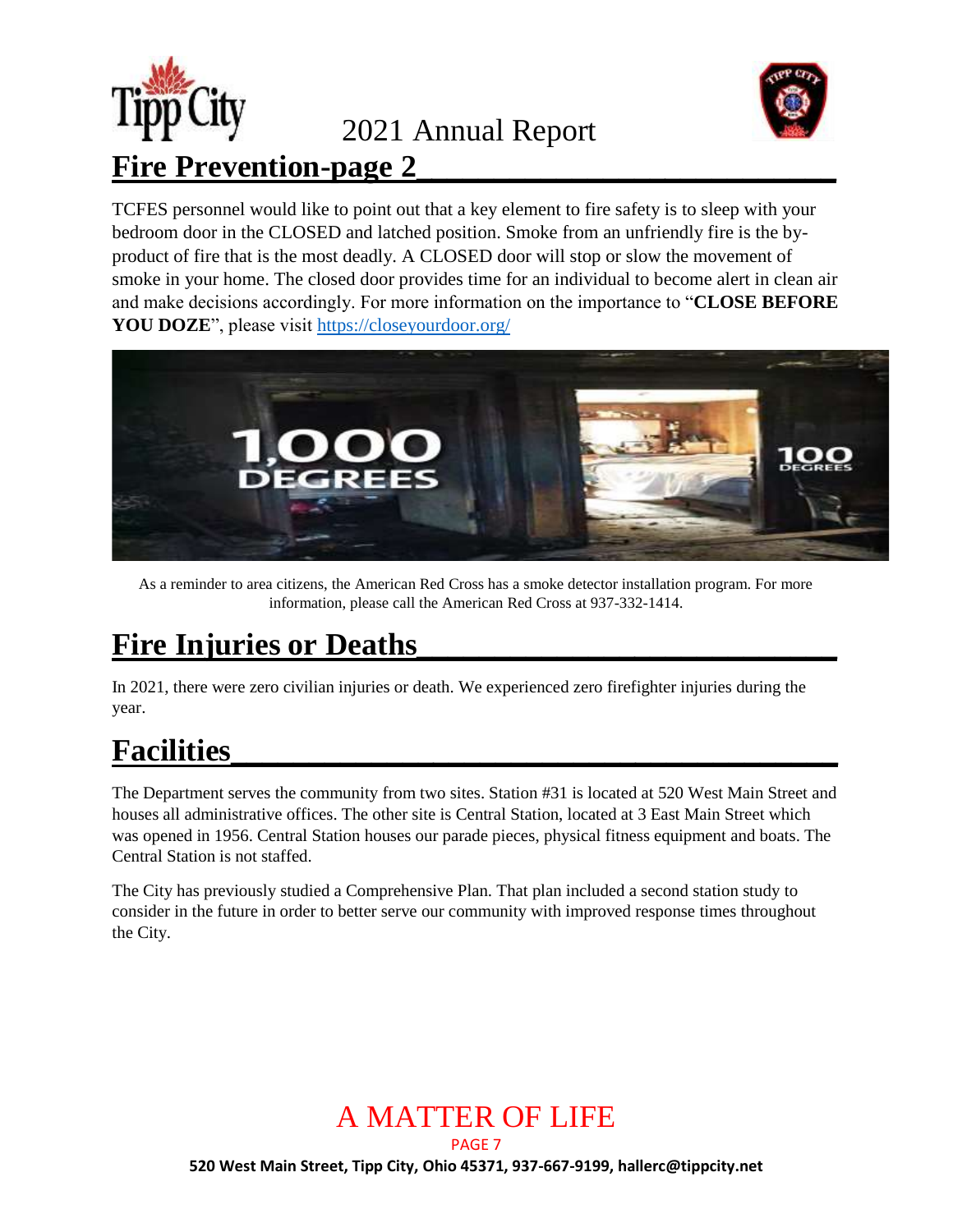



Training, as part of the Operations Division, is responsible for the training of all personnel to maintain proficiency of skills and professionalism in the performance of the skills. Training is categorized into the following categories: Emergency Medical Services (EMS), Fire, Technical Rescue, Hazardous Materials and Professional development. Our training is a group effort and task on an annual basis.

In EMS, training is conducted in close coordination with our local health care networks, Fire Rescue 1 Academy (online), regional agencies, and Greater Miami Valley EMS Council (GMVEMSC).



With over 1,898 total man-hours, personnel participated in medical training with specific classes in; Cardiac, Geriatric and Pediatric Protocol, Trauma, 12-Lead EKG, Pediatric Advanced Life Support (PALS), and other EMS courses. In person classes, typical in years past, were all suspended or canceled.

Fire training includes: pump operations, SCBA and fire ground tactics. Technical rescue training areas including ice rescue, river rescue, swift water, trench rescue, rope rescue, vehicle/machinery rescue, hazmat operations, grain bin extrication and confined space. Personnel attended classes outside the department for Hazmat IQ. TRT – Collapse/Auto Extrication/Vehicle & Machinery Rescue Ops/Confined Space/Trench, Fireworks Education, Ohio Fire Code Update, Arson Investigators, Stroke, Midwestern Ohio Arson Seminar, Active Shooter, EMS, and Firefighter Cancer Prevention & Mental Health Classes.

The department continues to provide car seats, AHA CPR/AED, and First Aid Training to citizens and businesses.

#### **Hours Not included in above numbers**

88 hours of Administrative training for new hires 1296 hours of orientation training with OJT.